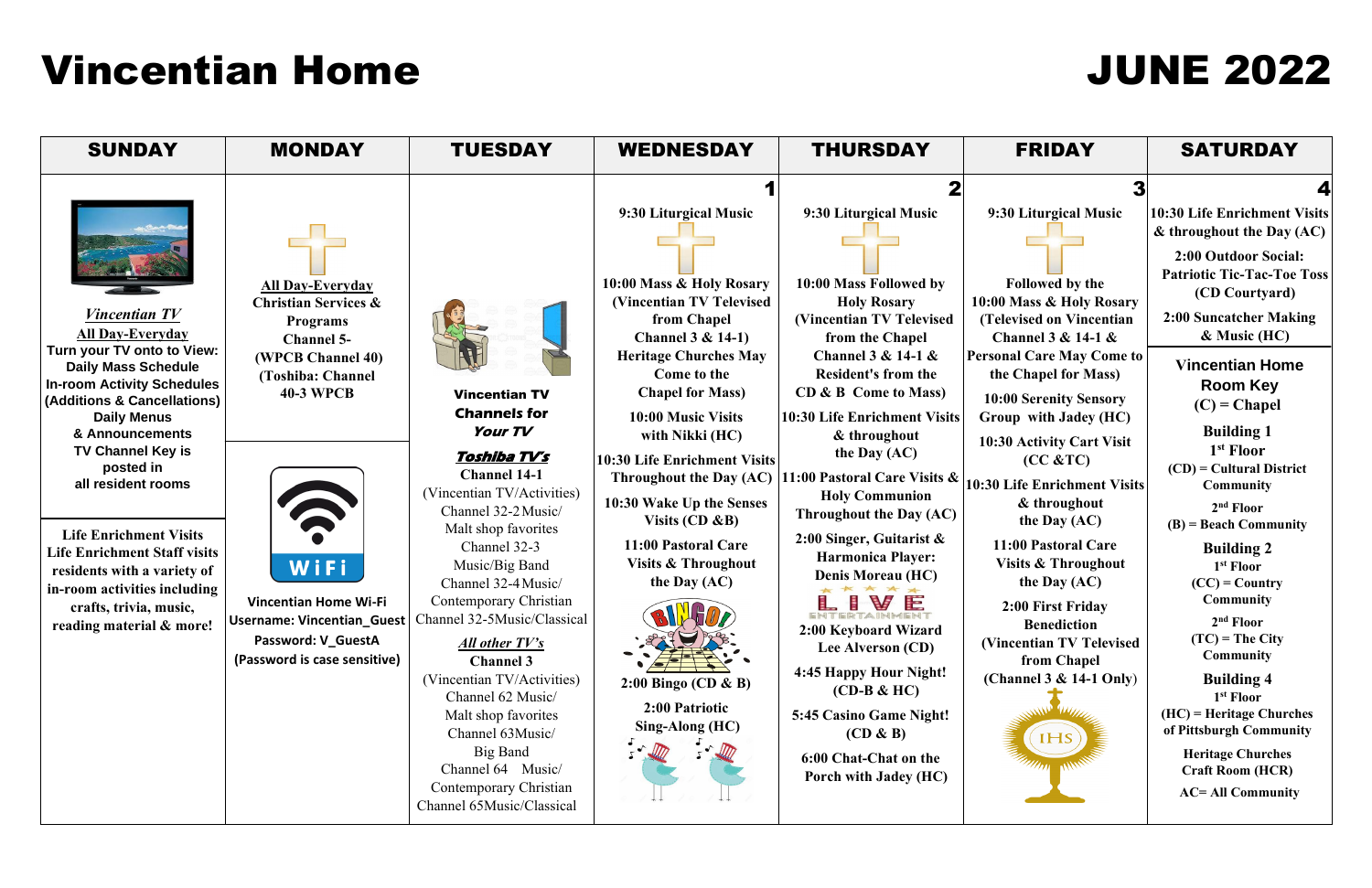| <b>SUNDAY 5</b>                                                                                                               | <b>MONDAY 6</b>                                                                                     | <b>TUESDAY 7</b>                                                                                                   | <b>WEDNESDAY 8</b>                                                                                      | <b>THURSDAY 9</b>                                                                                 |                   |
|-------------------------------------------------------------------------------------------------------------------------------|-----------------------------------------------------------------------------------------------------|--------------------------------------------------------------------------------------------------------------------|---------------------------------------------------------------------------------------------------------|---------------------------------------------------------------------------------------------------|-------------------|
| <b>Pet Appreciation Week!</b>                                                                                                 | 9:30 Liturgical Music                                                                               | 9:30 Liturgical Music                                                                                              | 9:30 Liturgical Music                                                                                   | 9:30 Liturgical Music                                                                             | $\boldsymbol{9}$  |
|                                                                                                                               |                                                                                                     |                                                                                                                    |                                                                                                         |                                                                                                   |                   |
| 9:30 Liturgical Music                                                                                                         | 10:00 Mass & Holy Rosary<br>(Vincentian TV Televised<br>from Chapel<br><b>Channel 3 &amp; 14-1)</b> | 10:00 Mass Followed by<br><b>Holy Rosary</b><br>(Vincentian TV Televised<br>from the Chapel                        | 10:00 Mass & Holy Rosary<br>(Vincentian TV Televised<br>from Chapel<br>Channel $3 & 14-1$               | 10:00 Mass Followed by<br><b>Holy Rosary</b><br>(Vincentian TV Televised<br>from the Chapel       | 10:0<br>(T)       |
| Followed by the                                                                                                               | <b>Heritage Churches May</b><br><b>Come to the</b><br><b>Chapel for Mass)</b>                       | Channel 3 & 14-1 &<br><b>Resident's from the</b><br><b>Cultural District &amp; Beach</b><br><b>Communities May</b> | <b>Heritage Churches May</b><br>Come to the<br><b>Chapel for Mass)</b>                                  | <b>Channel 3 &amp; 14-1 &amp;</b><br><b>Resident's from the</b><br>CD & B Come to Mass)           | Perso<br>tl<br>10 |
| 10:00 Mass & Holy Rosary<br>(Televised on Vincentian<br><b>Channel 3 &amp; 14-1 &amp;</b><br><b>Personal Care May Come to</b> | 10:30 Life Enrichment Visits<br>& throughout<br>the Day $(AC)$                                      | <b>Come to Mass)</b><br>10:30 Music Visits<br>with Nikki ( $CD & B$ )                                              | 10:00 Music Visits<br>with Nikki (HC)<br><b>10:30 Life Enrichment Visits</b><br>Throughout the Day (AC) | 10:30 Life Enrichment Visits<br>& throughout<br>the Day $(AC)$<br>11:00 Pastoral Care Visits &    | Gr<br>10:         |
| the Chapel for Mass)<br>10:30 Life Enrichment Visits<br>Throughout the Day (AC)                                               | 11:00 Pastoral Care<br><b>Visits &amp; Throughout</b><br>the Day (AC)                               | 10:30 Life Enrichment<br>Visits & throughout<br>the Day $(AC)$                                                     | 10:30 Wake Up the Senses<br>Visits $(CD \& B)$<br>11:00 Pastoral Care                                   | <b>Holy Communion</b><br>Throughout the Day (AC)<br>2:00 Entertainment by                         | 10:30             |
| 11:00 Pastoral Care Visits &<br><b>Holy Communion</b><br>Throughout the Day (AC)                                              | 2:00 Memorial Park                                                                                  | 11:00 Pastoral Care<br>Visits & throughout<br>the Day (AC)                                                         | <b>Visits &amp; Throughout</b><br>the Day (AC)                                                          | <b>Singer: Ken</b><br>Doebecker (HC)<br>Ē                                                         | 2:00              |
|                                                                                                                               | Presbyterian<br><b>Church Service</b><br>(Channel 3 & 14.1 Only)                                    |                                                                                                                    | $2:00$ Bingo (CD & B)                                                                                   | ENTERTAINMENT<br>2:00 Music Matinee!<br><b>Guitarist &amp; Singer:</b><br><b>Glenn Cawood (B)</b> |                   |
| <b>2:00 Daily Chronicles Visits</b><br>& Reminiscing!<br>(CD & B)                                                             | <b>All Day-Everyday</b><br><b>Christian Services &amp;</b><br><b>Programs</b><br><b>Channel 5-</b>  | 2:00 Heritage Bingo (HC)                                                                                           |                                                                                                         | 4:45 Happy Hour Night!<br>$(CD-B & HC)$                                                           | G                 |
| 2:00 Activity Visits with<br>KayLynn<br>Crafts Trivia,<br><b>Music or More (HC)</b>                                           | (WPCB Channel 40)<br>(Toshiba: Channel<br><b>40-3 WPCB</b>                                          | 2:00 Songs About Animals                                                                                           | 2:00 Songs About<br>Animals (HC)                                                                        | 5:45 Watching Cutest<br>Animal Videos! (CD & B)                                                   |                   |
|                                                                                                                               |                                                                                                     | $(CD \& B)$                                                                                                        |                                                                                                         | 6:00 Chat-Chat on the<br>Porch with Jadey (HC)                                                    |                   |

**0 Life Enrichment Visits & throughout the Day (AC)**

# FRIDAY 10

**9:30 Liturgical Music**

**Followed by the 10:00 Mass & Holy Rosary (Televised on Vincentian Channel 3 & 14-1 & Personal Care May Come to the Chapel for Mass)**

**10:00 Serenity Sensory Group with Jadey (HC)** 

**10:30 Activity Cart Visit (CC &TC)**

**11:00 Pastoral Care Visits & Throughout the Day (AC)**

**2:00 Heritage Bowling (HC)** 



**2:00 Outdoor Social: Guess That Pet Trivia & Stretching! (Beach Community Balcony)**



# SATURDAY 11

**10:00 Serenity Sensory Group with Jadey (HC)** 

**10:30 Life Enrichment Visits & throughout the Day (AC)**

**2:00 Outdoor Social: Remembering Past Pets & Music Listening! (CD Courtyard)**

**2:00 Pet Trivia & Funny Pet Videos (HC)**

#### **Vincentian Home Room Key**

**(C) = Chapel**

**Building 1 1 st Floor**

**(CD) = Cultural District Community**

**2 nd Floor**

**(B) = Beach Community**

**Building 2 1 st Floor (CC) = Country Community**

**2 nd Floor (TC) = The City Community**

**Building 4 1 st Floor (HC) = Heritage Churches of Pittsburgh Community**

> **Heritage Churches Craft Room (HCR)**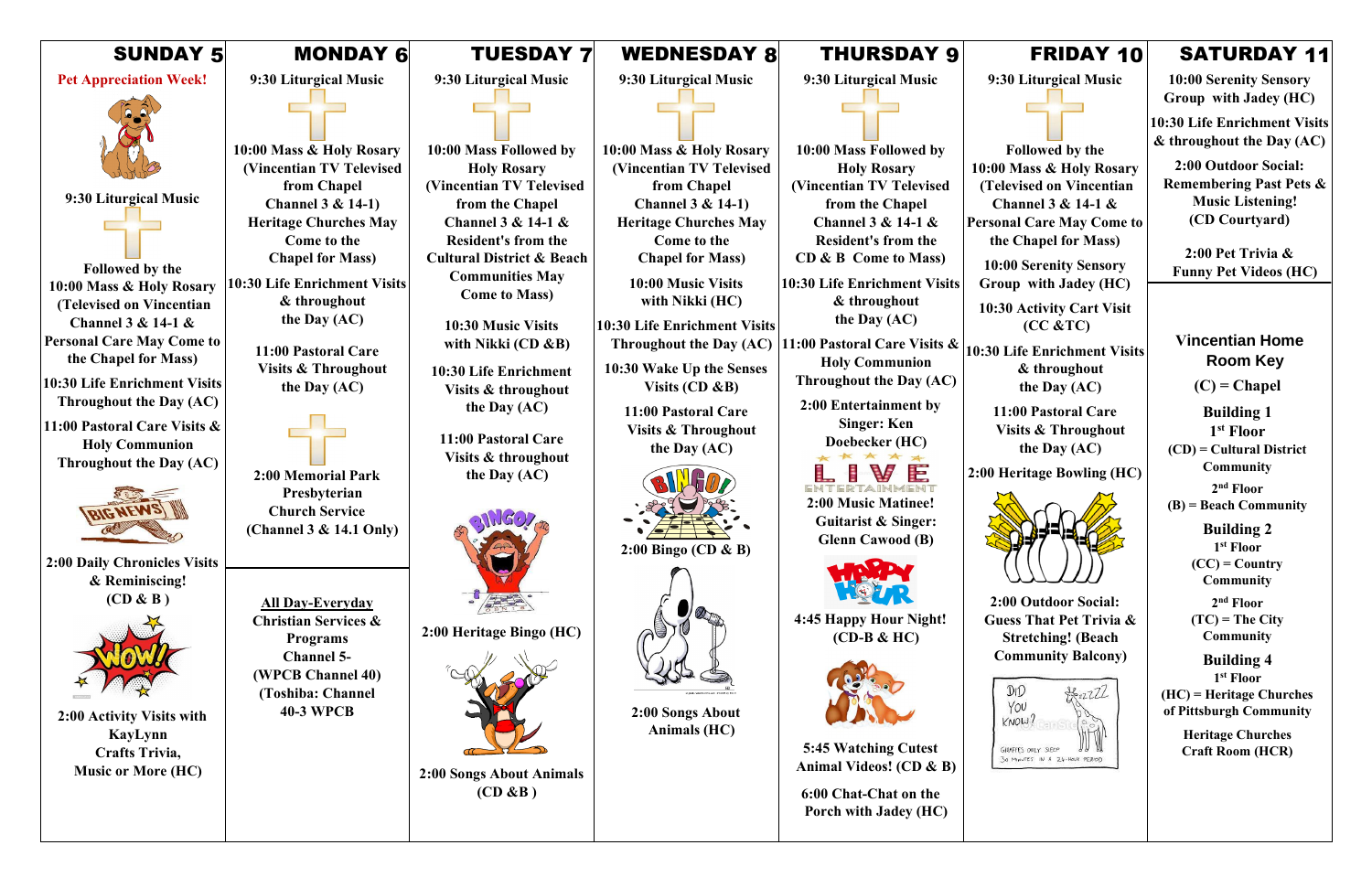| <b>SUNDAY 12</b>                                                                                                                                                                                                                                                                                                                | <b>MONDAY 13</b>                                                                                                                                                                                                                                                                                                                         | <b>TUESDAY 14</b>                                                                                                                                                                                                                                                                                                                              | <b>WEDNESDAY 15</b>                                                                                                                                                                                                                                                                                                                           | <b>THURSDAY 16</b>                                                                                                                                                                                                                                                                                                                                                           |                                                                                        |
|---------------------------------------------------------------------------------------------------------------------------------------------------------------------------------------------------------------------------------------------------------------------------------------------------------------------------------|------------------------------------------------------------------------------------------------------------------------------------------------------------------------------------------------------------------------------------------------------------------------------------------------------------------------------------------|------------------------------------------------------------------------------------------------------------------------------------------------------------------------------------------------------------------------------------------------------------------------------------------------------------------------------------------------|-----------------------------------------------------------------------------------------------------------------------------------------------------------------------------------------------------------------------------------------------------------------------------------------------------------------------------------------------|------------------------------------------------------------------------------------------------------------------------------------------------------------------------------------------------------------------------------------------------------------------------------------------------------------------------------------------------------------------------------|----------------------------------------------------------------------------------------|
| <b>All About Father's Week!</b><br>9:30 Liturgical Music<br><b>Followed by the</b><br>10:00 Mass & Holy Rosary<br>(Televised on Vincentian<br>Channel $3 & 14-1 & 8$<br><b>Personal Care May Come to</b><br>the Chapel for Mass)                                                                                                | 9:30 Liturgical Music<br>10:00 Mass & Holy Rosary<br>(Vincentian TV Televised<br>from Chapel<br><b>Channel 3 &amp; 14-1)</b><br><b>Heritage Churches May</b><br><b>Come to the</b><br><b>Chapel for Mass)</b><br>10:30 Life Enrichment Visits<br>& throughout<br>the Day $(AC)$<br>11:00 Pastoral Care<br><b>Visits &amp; Throughout</b> | 9:30 Liturgical Music<br>10:00 Mass Followed by<br><b>Holy Rosary</b><br>(Vincentian TV Televised<br>from the Chapel<br>Channel $3 & 14-1 & $<br><b>Resident's from the</b><br><b>Cultural District &amp; Beach</b><br><b>Communities May</b><br><b>Come to Mass)</b><br>10:30 Music Visits<br>with Nikki $(CD \& B)$<br>10:30 Life Enrichment | 9:30 Liturgical Music<br>10:00 Mass & Holy Rosary<br>(Vincentian TV Televised<br>from Chapel<br><b>Channel 3 &amp; 14-1)</b><br><b>Heritage Churches May</b><br>Come to the<br><b>Chapel for Mass)</b><br>10:00 Music Visits<br>with Nikki (HC)<br><b>10:30 Life Enrichment Visits</b><br>Throughout the Day (AC)<br>10:30 Wake Up the Senses | 9:30 Liturgical Music<br>10:00 Mass Followed by<br><b>Holy Rosary</b><br>(Vincentian TV Televised<br>from the Chapel<br><b>Channel 3 &amp; 14-1 &amp;</b><br><b>Resident's from the</b><br>CD & B Come to Mass)<br>10:30 Life Enrichment Visits<br>& throughout<br>the Day $(AC)$<br>11:00 Pastoral Care Visits &<br><b>Holy Communion</b><br><b>Throughout the Day (AC)</b> | 9:3<br>10:00<br>(Tel<br>C <sub>l</sub><br>Person<br>the<br>10:<br>Gro<br>10:3<br>10:30 |
| 10:30 Life Enrichment Visits<br><b>Throughout the Day (AC)</b><br>11:00 Pastoral Care Visits &<br><b>Holy Communion</b><br>Throughout the Day (AC)<br><b>2:00 Daily Chronicles Visits</b><br>& Balloon Noodle Ball<br>$(CD \& B)$<br>FUN<br>2:00 Activity Visits with<br>KayLynn<br>Crafts Trivia,<br><b>Music or More (HC)</b> | the Day (AC)<br>1:00 Let's Get<br>Crafty! (HCR)<br>2:30 God's Spirt Among Us<br>(Vincentian TV Televised<br>from Chapel<br>Channel $3 & 14-1-Only$                                                                                                                                                                                       | Visits & throughout<br>the Day $(AC)$<br>11:00 Pastoral Care<br>Visits & throughout<br>the Day (AC)<br>2:00 Heritage Bingo (HC)<br>2:00 Songs to<br><b>Celebrate Fathers</b><br>$(CD \& B)$                                                                                                                                                    | Visits $(CD \& B)$<br>11:00 Pastoral Care<br><b>Visits &amp; Throughout</b><br>the Day (AC)<br>$2:00$ Bingo (CD & B)<br>2:00 Songs to<br><b>Celebrate Fathers (HC)</b><br>WiFi<br><b>Username: Vincentian_Guest</b><br>Password: V_GuestA<br>(Password is case sensitive)                                                                     | 2:00 Entertainment by<br><b>Singer &amp; Keyboard Player</b><br><b>Karl Bailey (HC)</b><br>疆<br>2:00 Music Matinee!<br>Guitarist, Singer &<br><b>Harmonica Player Denis</b><br>Moreau (CD)<br>4:45 Happy Hour Night!<br>$(CD-B & HC)$<br>5:45 Casino Game Night!<br>$(CD \& B)$<br>6:00 Chat-Chat on the<br>Porch with Jadey (HC)                                            | <b>11</b><br>$\bar{\mathbf{V}}$<br>2:00 F<br>1:30<br>$\bf{C}$<br>2:00 <sub>0</sub>     |

**10:50 Life Enrichment Visits & throughout the Day (AC)**

**1 Building 1 Cultural District & Beach Communities Resident Council Meeting (B)**

## FRIDAY 17

**9:30 Liturgical Music**

**Followed by the Mass & Holy Rosary (Televised on Vincentian Channel 3 & 14-1 & nal Care May Come to the Chapel for Mass)**

**10:00 Serenity Sensory Group with Jadey (HC)** 

**10:30 Activity Cart Visit (CC &TC)**

**11:00 Pastoral Care Visits & Throughout the Day (AC)**

**2:00 Heritage Bowling (HC)**





**2:00 Outdoor Social: Dad's Tie Ring Toss (Beach Community Balcony)**

# SATURDAY 18

**10:00 Serenity Sensory Group with Jadey (HC)** 

**10:30 Life Enrichment Visits & throughout the Day (AC)**

**2:00 Outdoor Hangout & Father's Day Mad Libs (HC)**

**2:00 Outdoor Social: Father's Day Reminiscing & Storytelling! (Cultural District Community Courtyard)**

#### **Vincentian Home Room Key**

**(C) = Chapel**

**Building 1 1 st Floor**

**(CD) = Cultural District Community**

**2 nd Floor (B) = Beach Community**

> **Building 2 1 st Floor (CC) = Country Community**

**2 nd Floor (TC) = The City Community**

**Building 4 1 st Floor (HC) = Heritage Churches of Pittsburgh Community**

> **Heritage Churches Craft Room (HCR)**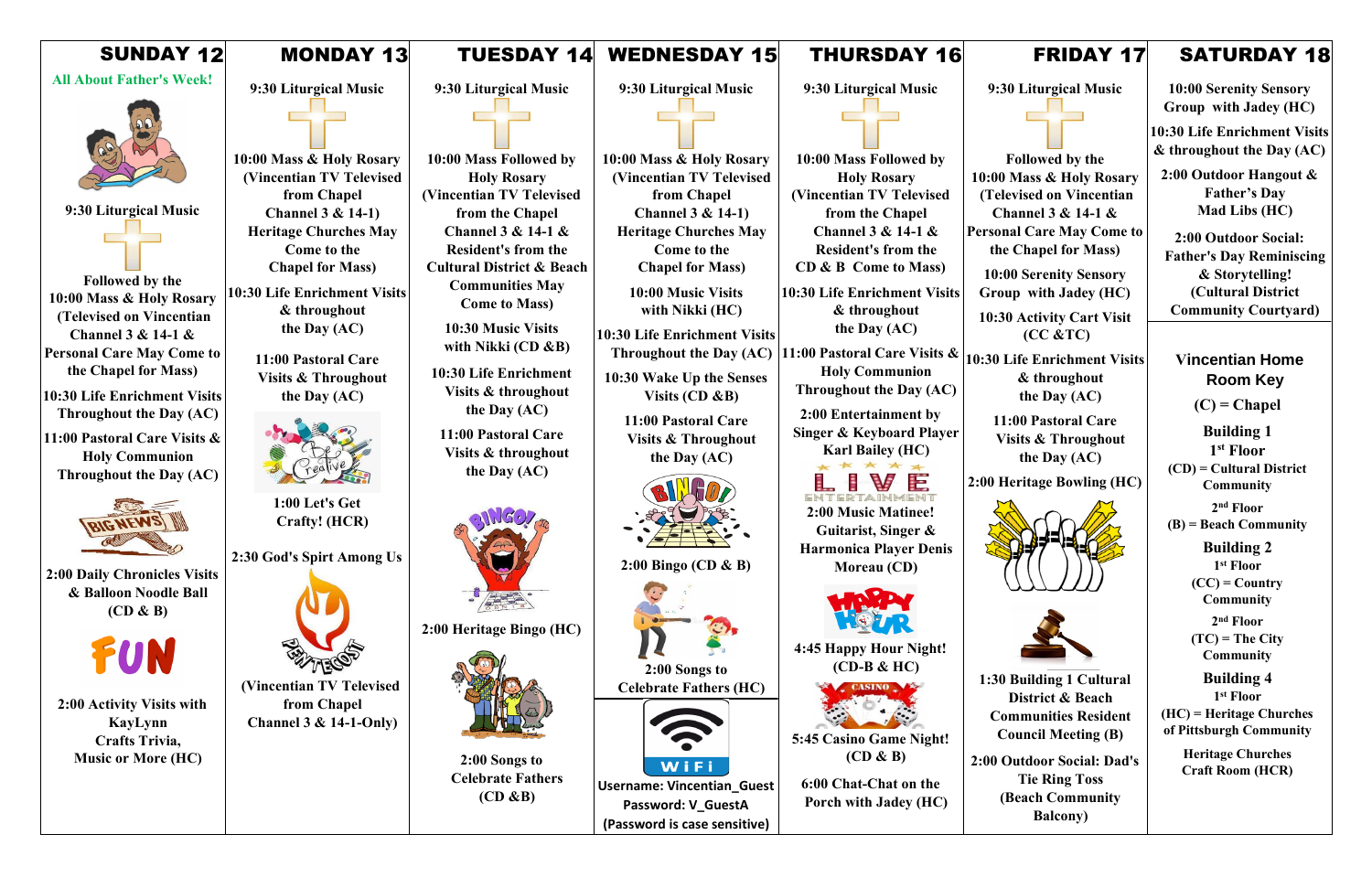| <b>SUNDAY 19</b>                                                                       | MONDAY<br><b>20</b>                                                                                      | <b>TUESDAY 21</b>                                                                        | <b>WEDNESDAY 22</b>                                                           | <b>THURSDAY 23</b>                                                                      |             |
|----------------------------------------------------------------------------------------|----------------------------------------------------------------------------------------------------------|------------------------------------------------------------------------------------------|-------------------------------------------------------------------------------|-----------------------------------------------------------------------------------------|-------------|
| <b>LIAPPY</b><br>FATHER'S                                                              | <b>Summer Fun Week!</b>                                                                                  | 9:30 Liturgical Music                                                                    | 9:30 Liturgical Music                                                         | 9:30 Liturgical Music                                                                   | 9           |
| DA<br>&                                                                                |                                                                                                          | 10:00 Mass Followed by                                                                   | 10:00 Mass & Holy Rosary                                                      | 10:00 Mass Followed by                                                                  |             |
| JUNETEENTH                                                                             |                                                                                                          | <b>Holy Rosary</b><br>(Vincentian TV Televised<br>from the Chapel                        | (Vincentian TV Televised<br>from Chapel<br>Channel $3 & 14-1$                 | <b>Holy Rosary</b><br>(Vincentian TV Televised<br>from the Chapel                       | 10:0<br>(T) |
| 9:30 Liturgical Music                                                                  | 9:30 Liturgical Music                                                                                    | Channel 3 & 14-1 &<br><b>Resident's from the</b><br><b>Cultural District &amp; Beach</b> | <b>Heritage Churches May</b><br><b>Come to the</b><br><b>Chapel for Mass)</b> | <b>Channel 3 &amp; 14-1 &amp;</b><br><b>Resident's from the</b><br>CD & B Come to Mass) | Perso<br>10 |
| Followed by the<br>10:00 Mass & Holy Rosary                                            | 10:00 Mass & Holy Rosary<br>(Vincentian TV Televised                                                     | <b>Communities May</b><br><b>Come to Mass)</b>                                           | 10:00 Music Visits<br>with Nikki (HC)                                         | <b>10:30 Life Enrichment Visits</b><br>& throughout                                     | Gr<br>10:   |
| (Televised on Vincentian<br>Channel $3 & 14-1 & 8$<br><b>Personal Care May Come to</b> | from Chapel<br><b>Channel 3 &amp; 14-1)</b><br><b>Heritage Churches May</b>                              | 10:30 Music Visits<br>with Nikki $(CD \& B)$<br>10:30 Life Enrichment                    | <b>10:30 Life Enrichment Visits</b><br>Throughout the Day (AC)                | the Day $(AC)$<br>11:00 Pastoral Care Visits $\&$<br><b>Holy Communion</b>              | 10:30       |
| the Chapel for Mass)<br>10:30 Life Enrichment Visits<br>Throughout the Day (AC)        | Come to the<br><b>Chapel for Mass)</b>                                                                   | Visits & throughout<br>the Day $(AC)$                                                    | 10:30 Wake Up the Senses<br>Visits $(CD \& B)$<br>11:00 Pastoral Care         | Throughout the Day (AC)<br>2:00 Entertainment by                                        |             |
| 11:00 Pastoral Care Visits &<br><b>Holy Communion</b>                                  | 10:30 Life Enrichment Visits<br>& throughout<br>the Day $(AC)$                                           | 11:00 Pastoral Care<br>Visits & throughout<br>the Day (AC)                               | <b>Visits &amp; Throughout</b><br>the Day $(AC)$                              | <b>Singer &amp; Guitarist</b><br><b>Nick Scanga (HC)</b>                                |             |
| Throughout the Day (AC)                                                                | 11:00 Pastoral Care<br><b>Visits &amp; Throughout</b><br>the Day $(AC)$                                  |                                                                                          |                                                                               | ENTEDTAINMENT<br>2:00 Music Matinee! Singer<br>Dan Hogan (B)                            | 2:00        |
| <b>BIGNEWS III</b>                                                                     | 2:00 Bocce Ball! (CD & B)                                                                                |                                                                                          | $2:00$ Bingo! (CD & B)                                                        |                                                                                         |             |
| 2:00 Father's Day $\&$<br><b>Daily Chronicles Visits!</b><br>$(CD \& B)$               | <b>BOCCE</b>                                                                                             |                                                                                          |                                                                               | 4:45 Happy Hour Night!                                                                  |             |
|                                                                                        | 1:00 Vincentian Home<br><b>Resident Council Meeting</b><br>(Heritage Churches<br><b>Resident Lounge)</b> | 2:00 Heritage Bingo (HC)<br>2:00 Summertime<br>Sing-Along $(CD \& B)$                    |                                                                               | $(CD-B & HC)$                                                                           |             |
| 2:00 Activity Visits with<br>KayLynn<br>Crafts Trivia,                                 |                                                                                                          |                                                                                          | 2:00 Summertime<br>Sing-Along (HC)                                            | <b>5:45 Summer Fun Outdoor</b><br>Music Listening! $(CD \& B)$                          |             |
| <b>Music or More (HC)</b>                                                              | 2:00 Let's Get<br>Crafty! (HCR)                                                                          |                                                                                          |                                                                               | 6:00 Chat-Chat on the<br>Porch with Jadey (HC)                                          |             |
|                                                                                        |                                                                                                          |                                                                                          |                                                                               |                                                                                         |             |

**0 Life Enrichment Visits & throughout the Day (AC)**

## FRIDAY 24

**9:30 Liturgical Music**

**Followed by the 10:00 Mass & Holy Rosary (Televised on Vincentian Channel 3 & 14-1 & Personal Care May Come to the Chapel for Mass)**

**10:00 Serenity Sensory Group with Jadey (HC)** 

**10:30 Activity Cart Visit (CC &TC)**

**11:00 Pastoral Care Visits & Throughout the Day (AC)**

**2.00 Heritage Bowling (HC)** 



**2:00 Bean Bag Toss! (CD & B)**



**All Day-Everyday Christian Services & Programs Channel 5- (WPCB Channel 40) (Toshiba: Channel 40-3 WPCB**

# SATURDAY 25

**10:30 Life Enrichment Visits & throughout the Day (AC)**

**2:00 Outdoor Social: Beach Ball Games! (Cultural District Community Courtyard)**

**2:00 Vacations Reminiscing & Beachball Exercises (HC)**

#### **Vincentian Home Room Key**

**(C) = Chapel**

**Building 1 1 st Floor**

**(CD) = Cultural District Community**

**2 nd Floor**

**(B) = Beach Community**

**Building 2 1 st Floor (CC) = Country Community**

**2 nd Floor (TC) = The City Community**

**Building 4 1 st Floor (HC) = Heritage Churches of Pittsburgh Community**

> **Heritage Churches Craft Room (HCR**